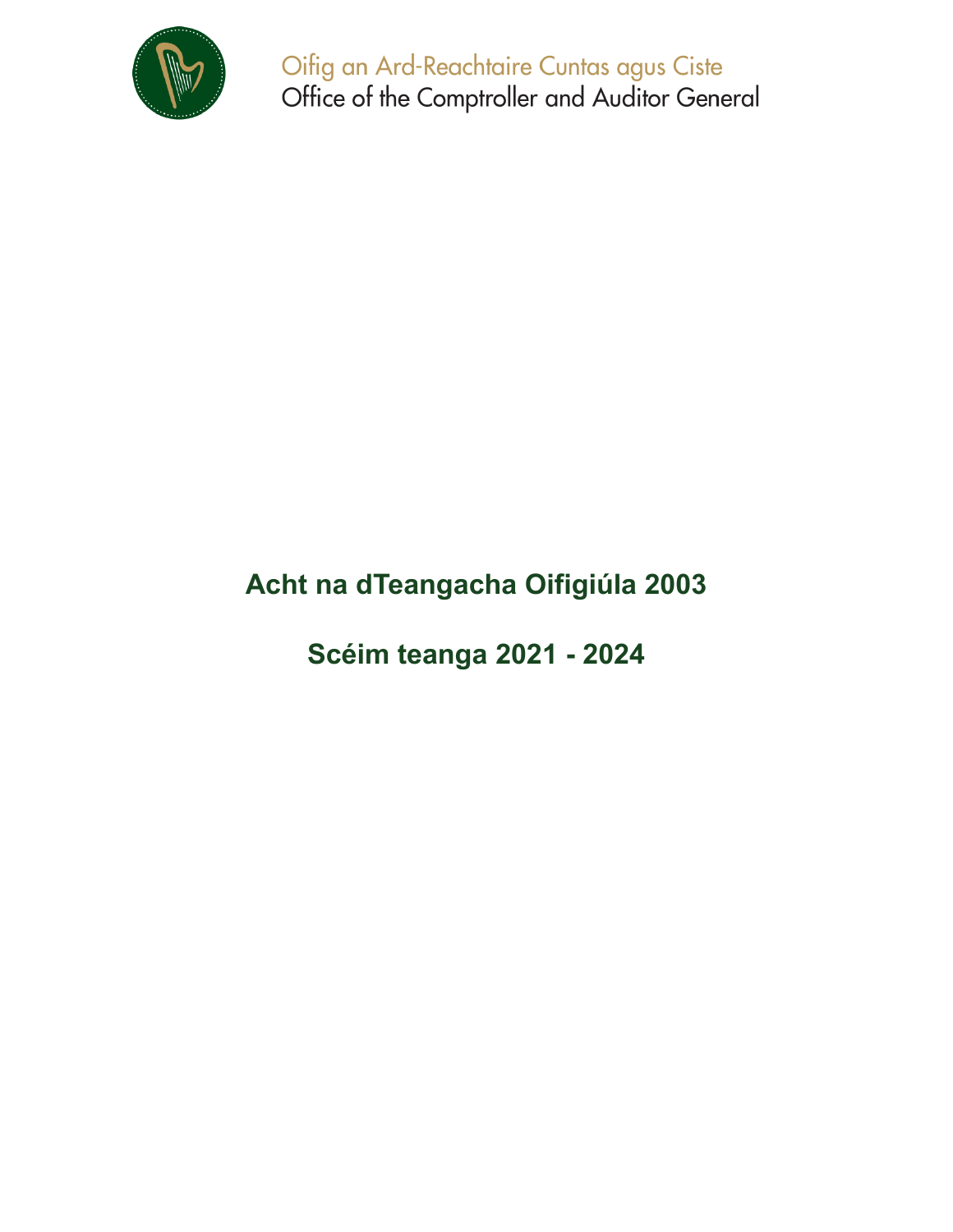# **1: Réamhrá agus cúlra**

#### *Réamhrá*

D'ullmhaigh Oifig an Ard-Reachtaire Cuntas agus Ciste (an Oifig) an scéim seo faoi alt 15 d'Acht na dTeangacha Oifigiúla 2003 (an tAcht).

Foráiltear le hAlt 11 den Acht go n-ullmhóidh comhlachtaí poiblí scéim reachtúil ina sonrófar na seirbhísí a sholáthróidh siad

- trí mheán na Gaeilge
- trí mheán na Gaeilge agus an Bhéarla agus
- trí mheán an Bhéarla

agus na bearta a dhéanfaidh an comhlacht poiblí chun a áirithiú, maidir le haon seirbhís nach soláthraíonn an comhlacht poiblí trí mheán na Gaeilge, go ndéanfar iad a sholáthar amhlaidh laistigh de fhráma ama comhaontaithe. Ciallaíonn "seirbhís", de réir shainmhíniú an Achta, seirbhís arna tairiscint nó arna soláthar (cibé acu go díreach nó go neamhdhíreach) ag comhlacht poiblí don phobal i gcoitinne nó d'aicme den phobal i gcoitinne. Foráiltear le hAlt 15 den Acht le haghaidh athbhreithniú a dhéanamh ar scéimeanna reatha.

#### *Ullmhú agus ábhar na scéime*

Forbraíodh an scéim seo de réir treoirlínte faoi alt 12 den Acht arna n-eisiúint ag an Roinn Turasóireachta, Cultúir, Ealaíon, Gaeltachta, Spóirt agus Meán.

Foilsíonn an Oifig fógraí poiblí faoi alt 13 den Acht agus tugtar cuireadh do pháirtithe leasmhara aighneachtaí a dhéanamh i ndáil le hullmhú na dréachtscéime. Fuarthas trí aighneacht i ndáil leis an scéim seo agus rinneadh breithniú orthu nuair a bhí an scéim seo á dréachtú.

Tá ábhar na scéime bunaithe ar thaithí na hOifige ar scéimeanna a ullmhú roimhe seo agus tá an obair á treorú ag an bprionsabal gur cheart go mbeadh soláthar seirbhísí Gaeilge bunaithe ar na nithe seo a leanas:

- an leibhéal bunúsach éilimh ar sheirbhísí sonracha trí Ghaeilge,
- an tábhacht a bhaineann le cur chuige réamhghníomhach maidir le soláthar na seirbhísí sin, agus
- na hacmhainní, lena n-áirítear acmhainní daonna agus acmhainní airgeadais, agus cumas an chomhlachta lena mbaineann an inniúlacht teanga is gá a fhorbairt nó a rochtain.

Tá sé mar aidhm leis an scéim seo a áirithiú go ndéileálfaidh an Oifig le gach oibleagáid iomchuí faoin Acht ina hiomláine ar bhonn incriminteach, tríd an scéim seo agus scéimeanna a fhorbrófar amach anseo. Rinne baill d'fhoireann bainistíochta sinsearaí na hOifige maoirseacht ar ullmhú na scéime agus is é aonad cumarsáide agus foireann bainistíochta sinsearaí na hOifige a bheidh freagrach as cur chun feidhme na scéime. Déanfaidh aonad tacaíochta agus dearbhaithe rialachais na hOifige faireachán ar chur chun feidhme na scéime thar an tréimhse trí bliana.

#### *Dáta tosaithe na scéime*

Tá an scéim seo daingnithe ag an Aire Turasóireachta, Cultúir, Ealaíon, Gaeltachta, Spóirt agus Meán. Cuirfear tús leis an scéim le héifeacht ó 12 Aibreán 2021 agus beidh feidhm leis an scéim le haghaidh trí bliana nó go dtí go ndaingneofar scéim nua, cibé acu is déanaí.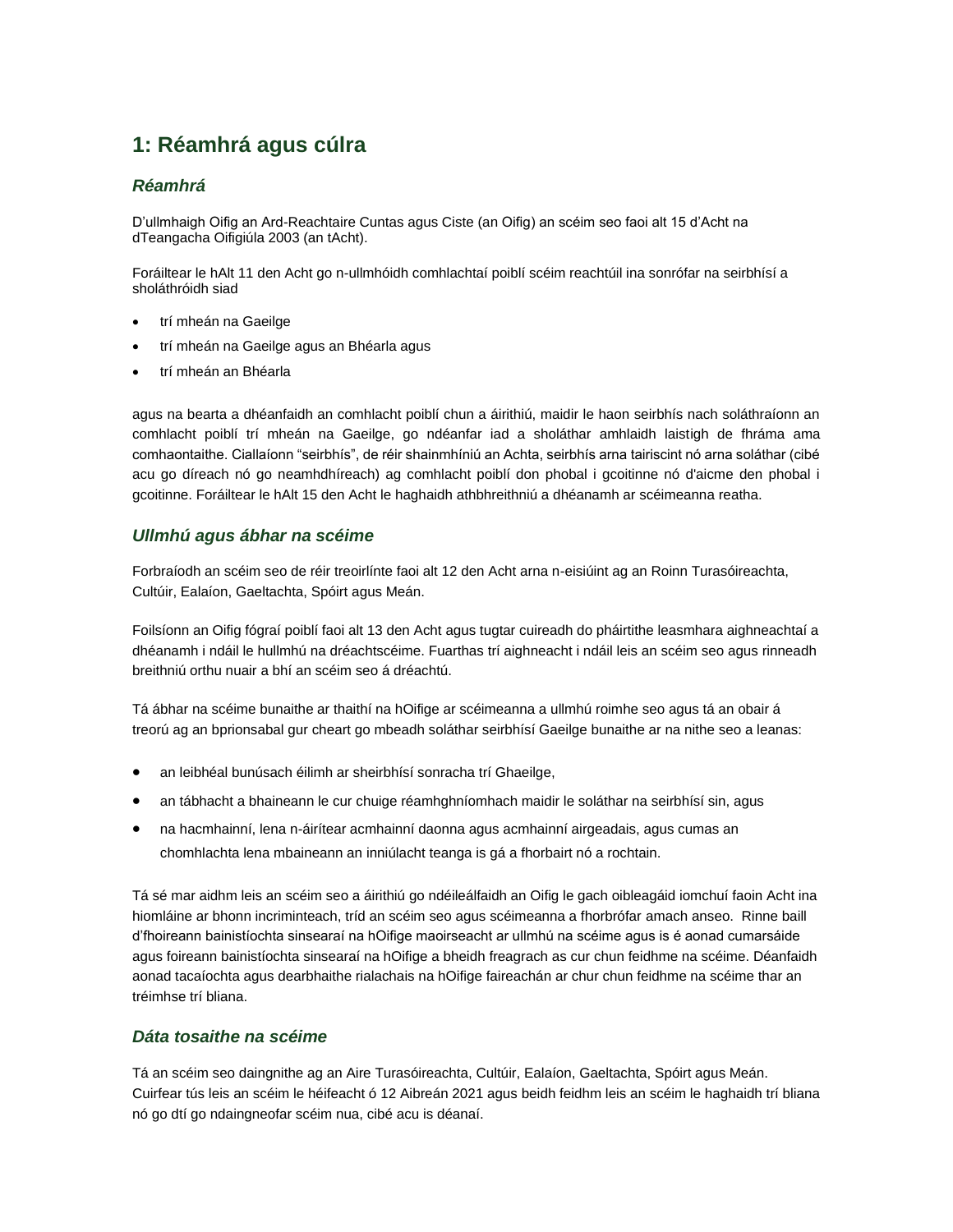# **2: Forléargas ar Oifig an Ard-Reachtaire Cuntas agus Ciste**

### *Príomhfheidhmeanna*

Is é Uachtarán na hÉireann, trí ainmniúchán ó Dháil Éireann, a cheapann an tArd-Reachtaire Cuntas agus Ciste (A&CC). Tá A&CC i seilbh oifige faoi Airteagal 33 den Bhunreacht.

Tá A&CC freagrach as iniúchadh a dhéanamh ar chuntais comhlachtaí poiblí agus cistí airgid phoiblí, scrúduithe a dhéanamh ar bhainistiú agus ar úsáid acmhainní poiblí agus torthaí na hoibre a thuairisciú do Dháil Éireann.

Chuige sin, is é misean A&CC dearbhú neamhspleách a sholáthar go bhfuil cistí agus acmhainní poiblí in úsáid de réir an dlí, á mbainistiú go héifeachtach agus á gcuntas go cuí agus ag cur le feabhas sa riarachán poiblí.

Cabhraíonn an Oifig le A&CC lena fheidhmeanna reachtúla agus tá státseirbhísigh ag obair san Oifig.

Tá foireann bainistíochta na hOifige freagrach as cur chun feidhme na gcóras, na bpróiseas agus na niompraíochtaí a theastaíonn chun tacú le dea-rialachas corparáideach a chur chun cinn ar fud na heagraíochta a threorú agus a bhainistiú ionas go mbeidh foireann uile na hOifige ag obair le chéile mar fhoireann ardfheidhmíochta.

Tá obair na hOifige á treorú ag triúr Stiúrthóirí Iniúchta, agus tá gach stiúrthóir freagrach as stiúrthóireacht a dhéanann obair iniúchta agus tuairiscithe agus tá roinnt rannán corparáideach ag tacú leo. Is é ceann de na Stiúrthóirí Rúnaí na hOifige, atá ag feidhmiú mar Oifigeach Cuntasaíochta na hOifige freisin.

### *Custaiméirí agus cliaint*

Is iad na comhlachtaí poiblí atá á n-iniúchadh ag an Oifig agus an tOireachtas príomhpháirtithe leasmhara na hOifige. Is beag teagmháil dhíreach atá ag an Oifig leis an bpobal i gcoitinne agus is iondúil go ndéantar a leithéid sin de theagmháil trí litir nó glao teileafóin.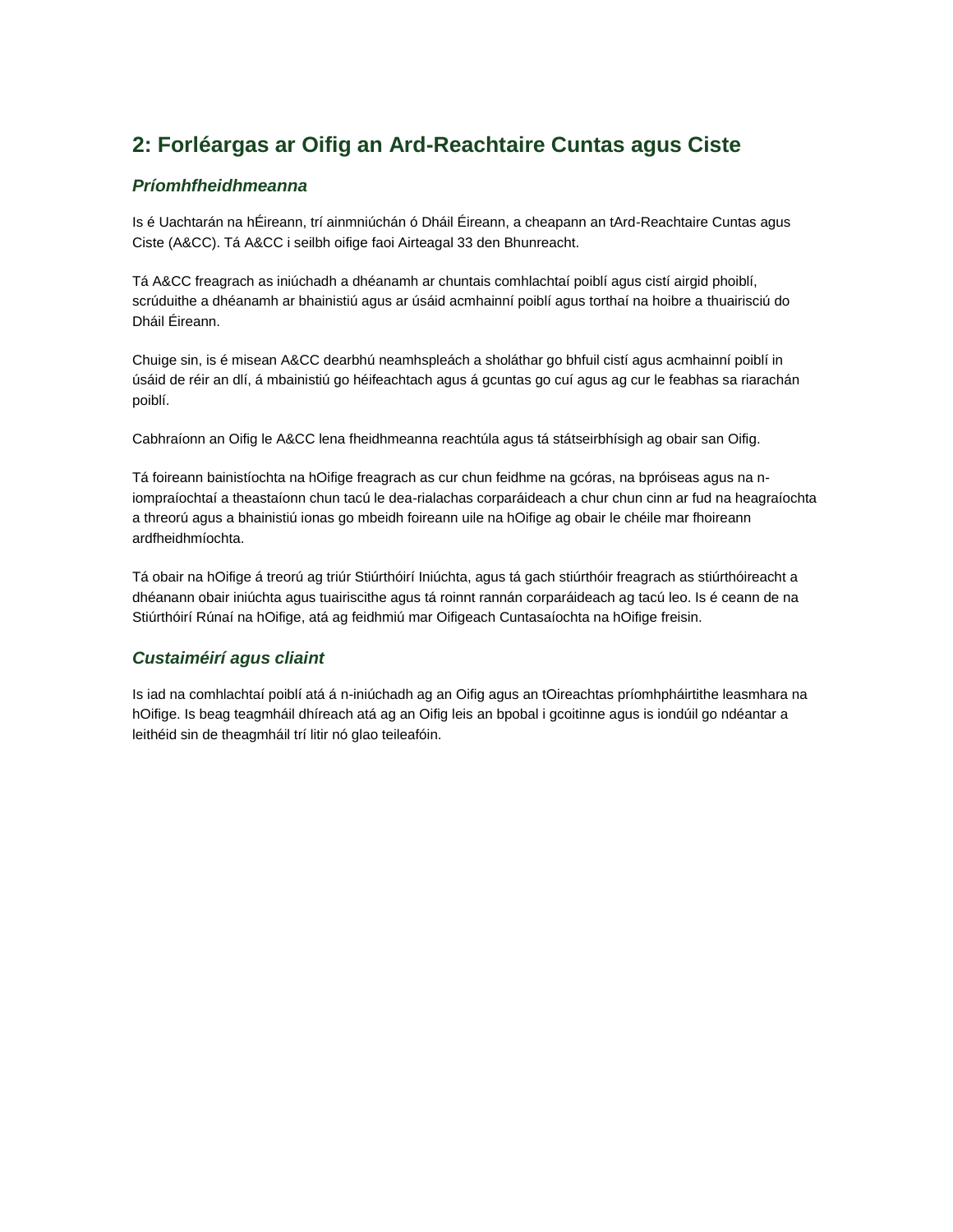## **3: Mionsonraí seirbhísí atá á soláthar trí Bhéarla amháin, trí Ghaeilge amháin nó go dátheangach i láthair na huaire**

Is é Béarla gnáth-theanga oibre na hOifige, fianaise ar na héilimh atá ar ár bhfoireann oibre ilghnéitheach agus teanga oibre fhormhór na gcomhlachtaí a ndéanaimid iniúchadh orthu. É sin ráite, soláthraíonn an Oifig seirbhísí dátheangacha chun a cuid oibleagáidí faoi Acht na dTeangacha Oifigiúla 2003 a chomhlíonadh. Anseo thíos tá liosta de na seirbhísí a sholáthraíonn an Oifig agus infhaighteacht sa teanga iomchuí:

#### *Foilseacháin*

Foilsíonn an Oifig na doiciméid seo a leanas ar a suíomh gréasáin go rialta:

- tuarascáil bhliantúil ar chuntais na seirbhísí poiblí (go dátheangach)
- cuntais leithreasa ranna agus oifigí rialtais láir (go dátheangach)
- tuarascálacha speisialta maidir le nithe ginearálta a eascraíonn as iniúchtaí ar scrúduithe 'luach ar airgead' (i mBéarla amháin, nó go dátheangach sa chás go bhfuil a ghnó á reáchtáil go príomha trí Ghaeilge ag an gcomhlacht atá faoi réir scrúdaithe)
- tuarascálacha corparáideacha (go dátheangach)

I ndáiríre, tá formhór na dtuarascálacha ar fáil go dátheangach. Déantar iad seo a fhoilsiú go comhuaineach i nGaeilge agus i mBéarla nó, i gcásanna nuair nach féidir aistriúchán a sholáthar laistigh de na spriocdhátaí reachtúla foilseacháin, foilsítear an leagan Gaeilge a luaithe agus is féidir ina dhiaidh sin. Chomh maith leis sin, cheap an Oifig athbhreithneoir cáilíochta lena chinntiú go bhfuil íoschaighdeán cáilíochta á chomhlíonadh ag na doiciméid atá á n-aistriú agus go bhfuil comhsheasmhacht le tabhairt faoi deara sna doiciméid.

Ní fhoilsíonn an Oifig bileoga eolais ná bróisiúir phoiblí.

#### *An suíomh gréasáin/na meáin shóisialta*

Tá leagan dátheangach d[e suíomh gréasáin](http://www.audit.gov.ie/) na hOifige ar fáil agus tá faireachán á dhéanamh air lena chinntiú go bhfuil an leagan Gaeilge den ábhar atá ar an suíomh gréasáin ag teacht leis an leagan Béarla. Tá nasc nascleanúna ó gach leathanach den leagan Béarla chuig an leathanach ábhartha Gaeilge.

Chomh maith leis sin, bíonn teagmháil idir an Oifig agus an pobal trí mheáin shóisialta áirithe (e.g. LinkedIn) agus is i mBéarla amháin atá formhór na bpostálacha.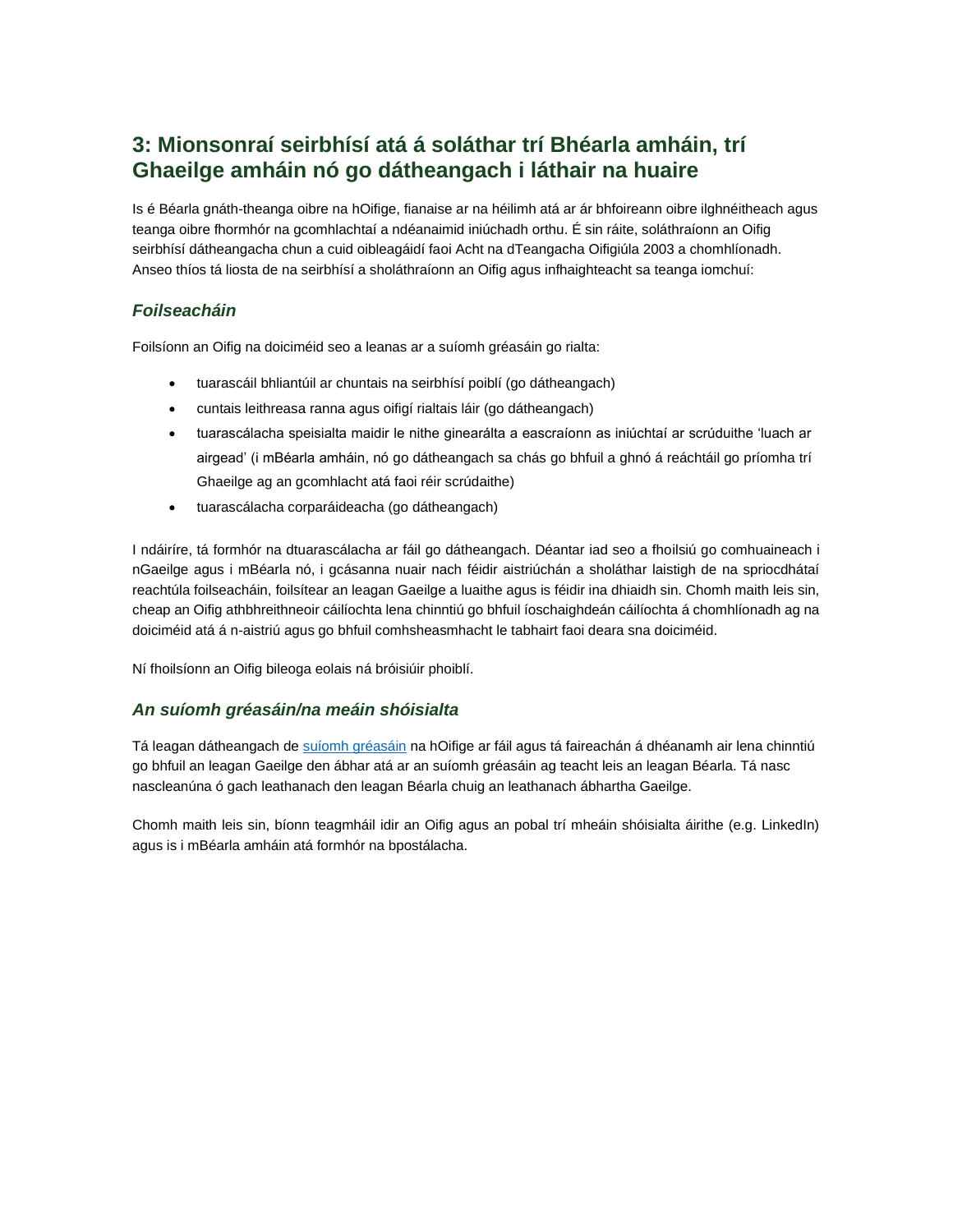# **4: Soláthar seirbhísí trí Ghaeilge a fheabhsú**

Tá na ceanglais seo a leanas faoi Acht na dTeangacha Oifigiúla 2003 á gcomhlíonadh ag an Oifig faoi láthair agus leanfar leis na ceanglais seo a chomhlíonadh sa tréimhse idir 2021 - 2024.

### *Teicneolaíocht faisnéise*

Le cois suíomh gréasáin dhátheangaigh a fhorbairt faoi scéim roimhe seo atá mínithe i rannóg a trí, tá seoladh ríomhphoist ar leith bunaithe le haghaidh fiosrúchán trí Ghaeilge a fhoilsítear ar shuíomh gréasáin na hoifige. Tá teachtaireachtaí caighdeánacha ríomhphoist cosúil le séanadh ar fáil go dátheangach.

### *Oiliúint agus forbairt*

Tá deiseanna cruthaithe ag an Oifig do bhaill foirne freastal ar chúrsaí oiliúna Gaeilge atá creidiúnaithe go cuí. Tá roinnt ball foirne ag obair san Oifig atá in ann iniúchtaí a dhéanamh trí Ghaeilge agus oibríonn an Oifig leis an soláthraí oiliúna státseirbhíse, *One Learning*, chun cúrsaí oiliúna a sholáthar chun an caighdeán Gaeilge a fheabhsú. Leithdháiltear baill foirne atá in ann gnó a dhéanamh trí Ghaeilge chun obair a dhéanamh ar iniúchtaí agus scrúduithe ar chomhlachtaí poiblí arb é an Ghaeilge a dteanga oibre.

Tá an scéim teanga ar fáil don fhoireann ar fad ar chóras inlín na hOifige d'fhonn a chinntiú go bhfuil gach duine ar an eolas faoinár ngealltanais faoin reachtaíocht agus faoi na deiseanna atá ann a n-inniúlacht sa Ghaeilge a fhorbairt nó a fheabhsú.

#### *Lasc-chlár*

Níl ionad fáiltithe don phobal i gcoitinne ag an Oifig. Tá oibritheoir laisce teileafóin freagrach as déileáil le glaonna teileafóin chuig an Oifig agus is iondúil gurb é seo an chéad phointe teagmhála leis an bpobal i gcoitinne. Freagraítear glaonna teileafóin go dátheangach, i nGaeilge ar dtús. Roghnaítear an teanga is mian leis an gcustaiméir a úsáid agus treoraítear chuig an oifigeach cuí é/í. Mura bhfuil oifigeach atá in ann Gaeilge a labhairt ar fáil, tairgfear na roghanna seo a leanas don chustaiméir:

- glao teileafóin ar ais nuair atá cainteoir Gaeilge oiriúnach ar fáil
- leanúint lena g(h)nó a reáchtáil trí Bhéarla.

Soláthraíonn an Oifig teachtaireachtaí dátheangacha lasmuigh de na gnáthuaireanta oibre ar an gcóras teileafóin.

#### *Comharthaí agus cumarsáid i scríbhinn*

Tá gach comhartha atá á chrochadh ag Oifig an Ard-Reachtaire Cuntas agus Ciste, nó thar ceann na hOifige, dátheangach de réir rialacháin (I.R. Uimh.391/2008) agus lonnaithe laistigh d'áitreabh na hOifige.

Freagraítear gach cumarsáid i scríbhinn (litreacha agus post leictreonach) sa teanga oifigiúil ina bhfuil an chumarsáid scríofa. Tá ábhar caighdeánach a bhíonn le fáil i dteachtaireachtaí ríomhphoist (cosúil le séanadh), páipéar ceannteidil oifigiúil, duillíní dea-mhéine, cártaí gnó agus fógraí earcaíochta seachtracha dátheangach.

Cuireadh tús le Gramadach agus Seiceálaí Litrithe Gaeilge in Word a úsáid san Oifig in 2016 – *Anois* le haghaidh ghramadach na Gaeilge agus seiceáil litrithe, agus meabhraítear don fhoireann go rialta go bhfuil áiseanna cosúil le focloir.ie agus tearma.ie ar fáil.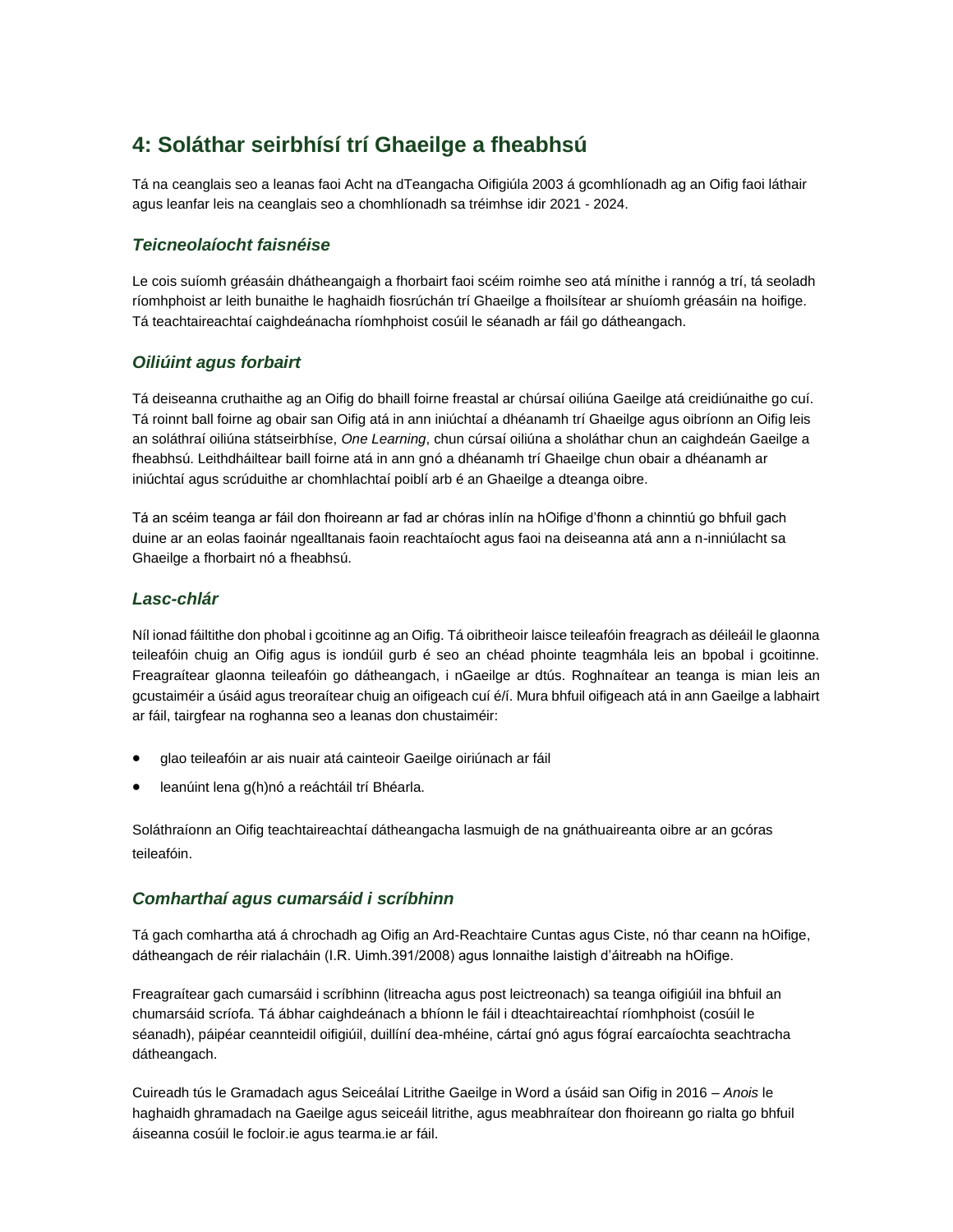# **5: Cumas teanga a fheabhsú**

Déantar cur síos sa rannóg seo ar na gealltanais atá tugtha ag an Oifig an leibhéal seirbhíse trí Ghaeilge a mhéadú bunaithe ar leibhéal éilimh atá léirithe.

### *Teicneolaíocht faisnéise*

Déanfaidh an Oifig tuilleadh forbartha ar a cumas Ríomhshínithe agus cuimseofar tagairt don Ghaeilge mar chuid de shíniú caighdeánach na foirne.

Forbrófar cumarsáid ar na meáin shóisialta ionas go méadófar an líon postálacha dátheangacha ar na meáin shóisialta ar LinkedIn.

### *Oiliúint agus forbairt*

Déanfaidh an Oifig obair lena chinntiú go leanann baill foirne le meas a léiriú do spiorad an Achta, go dtuigeann siad na ceanglais dhlíthiúla láithreacha agus an gealltanas atá ann seirbhís atá á feabhsú de réir a chéile a sholáthar agus glacadh leis an tseirbhís mar dhlúthchuid den ghealltanas maidir le seirbhís ar ardchaighdeán do chliaint.

Sa chás nach bhfuil baill foirne inniúil sa Ghaeilge, tairgfidh an Oifig cúrsaí do thosaitheoirí i gcomhpháirt le *One Learning*. Leanfaidh an Oifig le baill foirne a spreagadh chun úsáid a bhaint as an inniúlacht atá acu agus le baill foirne a oiliúint agus tacú leo ionas gur féidir leo a n-inniúlacht a fheabhsú. Déanfar athbhreithniú ar na tacaíochtaí riaracháin oiriúnacha atá á soláthar lena chinntiú gur féidir na caighdeáin/na gníomhartha sainaitheanta a chomhlíonadh. Spreagfar baill foirne a bhfuil pas faighte acu i dtástáil inniúlachta Gaeilge na státseirbhíse a gcuid scileanna a úsáid agus a fhorbairt.

Leanfar le hoibrithe deonacha a lorg ar fud na hOifige chun páirt a ghlacadh i soláthar seirbhísí trí Ghaeilge. Leanfar le baill foirne a spreagadh chun freastal ar chúrsaí oiliúna teanga laistigh agus lasmuigh d'uaireanta oifige.

Spreagfar baill foirne, atá toilteanach seirbhís dhátheangach a sholáthar, teachtaireachtaí dátheangacha glórphoist a bheith acu.